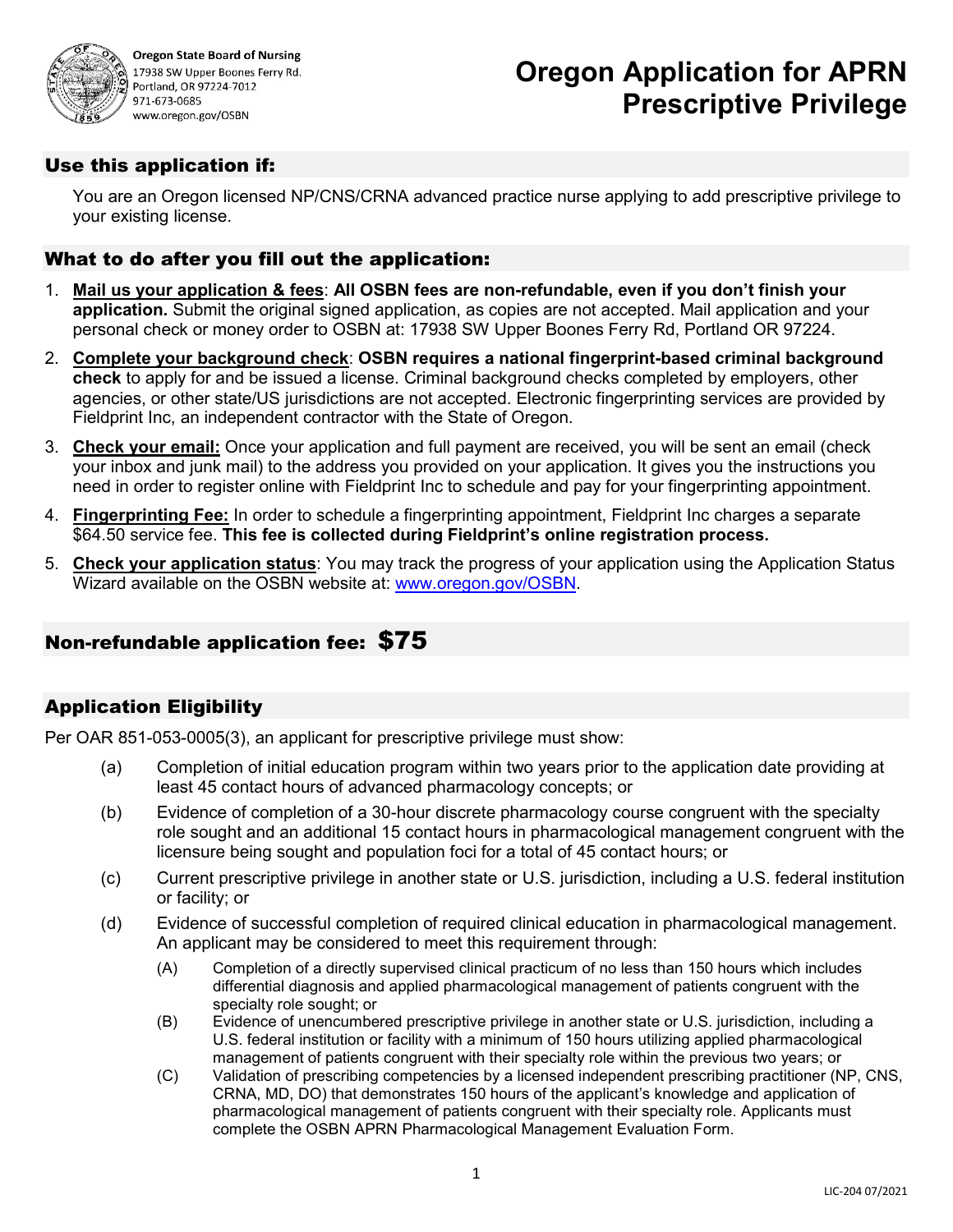

**Oregon State Board of Nursing** 

17938 SW Upper Boones Ferry Rd. Portland, OR 97224-7012 971-673-0685 www.oregon.gov/OSBN

# **Oregon Application for APRN Prescriptive Privilege**

Mail original signed application and check or money order to: OSBN 17938 SW Upper Boones Ferry Rd, Portland, OR 97224.

# Application Fee: (\$75) OR APRN License Number:

## Section 1: Applicant Name and Contact Information

| Last<br>Name:                                           |                 |                             |                                                                                                                                                                                                                                                                                                              | First<br>Name:       |          |      |                      |
|---------------------------------------------------------|-----------------|-----------------------------|--------------------------------------------------------------------------------------------------------------------------------------------------------------------------------------------------------------------------------------------------------------------------------------------------------------|----------------------|----------|------|----------------------|
| Middle                                                  |                 |                             |                                                                                                                                                                                                                                                                                                              | Former               |          |      |                      |
| Name:                                                   |                 |                             |                                                                                                                                                                                                                                                                                                              | Name(s):             |          |      |                      |
| Address:                                                |                 |                             |                                                                                                                                                                                                                                                                                                              |                      | Country: |      | <b>United States</b> |
| City:                                                   |                 |                             |                                                                                                                                                                                                                                                                                                              | State:               |          | Zip: |                      |
| Primary<br>Phone:                                       |                 |                             |                                                                                                                                                                                                                                                                                                              | Email:<br>(required) |          |      |                      |
|                                                         |                 |                             | NOTE: OSBN uses the email address on file for all application and licensing renewal notifications. It is your                                                                                                                                                                                                |                      |          |      |                      |
|                                                         |                 |                             | responsibility to keep information on file current with OSBN to ensure receipt.                                                                                                                                                                                                                              |                      |          |      |                      |
|                                                         |                 |                             |                                                                                                                                                                                                                                                                                                              |                      |          |      |                      |
|                                                         |                 |                             | <b>Section 2: Applicant Personal Identifiers</b>                                                                                                                                                                                                                                                             |                      |          |      |                      |
| Gender:                                                 | Female          | Male                        | Other/Non-Binary                                                                                                                                                                                                                                                                                             | Date of<br>Birth:    |          |      |                      |
|                                                         |                 |                             |                                                                                                                                                                                                                                                                                                              |                      |          |      |                      |
| <b>Section 4: Eligibility</b>                           |                 |                             | Check the box next to the statement that corresponds to how you qualify for prescriptive privilege. If you check (d), you                                                                                                                                                                                    |                      |          |      |                      |
| must also check the secondary box for (A), (B), or (C). |                 |                             |                                                                                                                                                                                                                                                                                                              |                      |          |      |                      |
|                                                         |                 |                             | (a) Completion of initial education program within two years prior to the application date<br>providing at least 45 contact hours of advanced pharmacology concepts; or                                                                                                                                      |                      |          |      |                      |
|                                                         | hours; or       |                             | (b) Evidence of completion of a 30-hour discrete pharmacology course congruent with the<br>specialty role sought and an additional 15 contact hours in pharmacological management<br>congruent with the licensure being sought and population foci for a total of 45 contact                                 |                      |          |      |                      |
| (c)                                                     |                 | institution or facility; or | Current prescriptive privilege in another state or U.S. jurisdiction, including a U.S. federal                                                                                                                                                                                                               |                      |          |      |                      |
|                                                         |                 |                             | (d) Evidence of successful completion of required clinical education in pharmacological<br>management. An applicant may be considered to meet this requirement through:                                                                                                                                      |                      |          |      |                      |
|                                                         |                 |                             | (A) Completion of a directly supervised clinical practicum of no less than 150 hours which includes<br>differential diagnosis and applied pharmacological management of patients congruent with the specialty                                                                                                |                      |          |      |                      |
|                                                         | role sought; or |                             | (B) Evidence of unencumbered prescriptive privilege in another state or U.S. jurisdiction, including a U.S.<br>federal institution or facility with a minimum of 150 hours utilizing applied pharmacological management<br>of patients congruent with their specialty role within the previous two years; or |                      |          |      |                      |
|                                                         |                 |                             | (C) Validation of prescribing competencies by a licensed independent prescribing practitioner (NP, CNS,<br>CRNA, MD, DO) that demonstrates 150 hours of the applicant's knowledge and application of<br>pharmacological management of patients congruent with their specialty role. Applicants must complete |                      |          |      |                      |

**OSBN USE ONLY**- Additional Information

OSBN USE ONLY-Additional Information

□□□

□ Qualifications Met State License Verified Background Check

LIC-204 07/2021

the OSBN APRN Pharmacological Management Evaluation For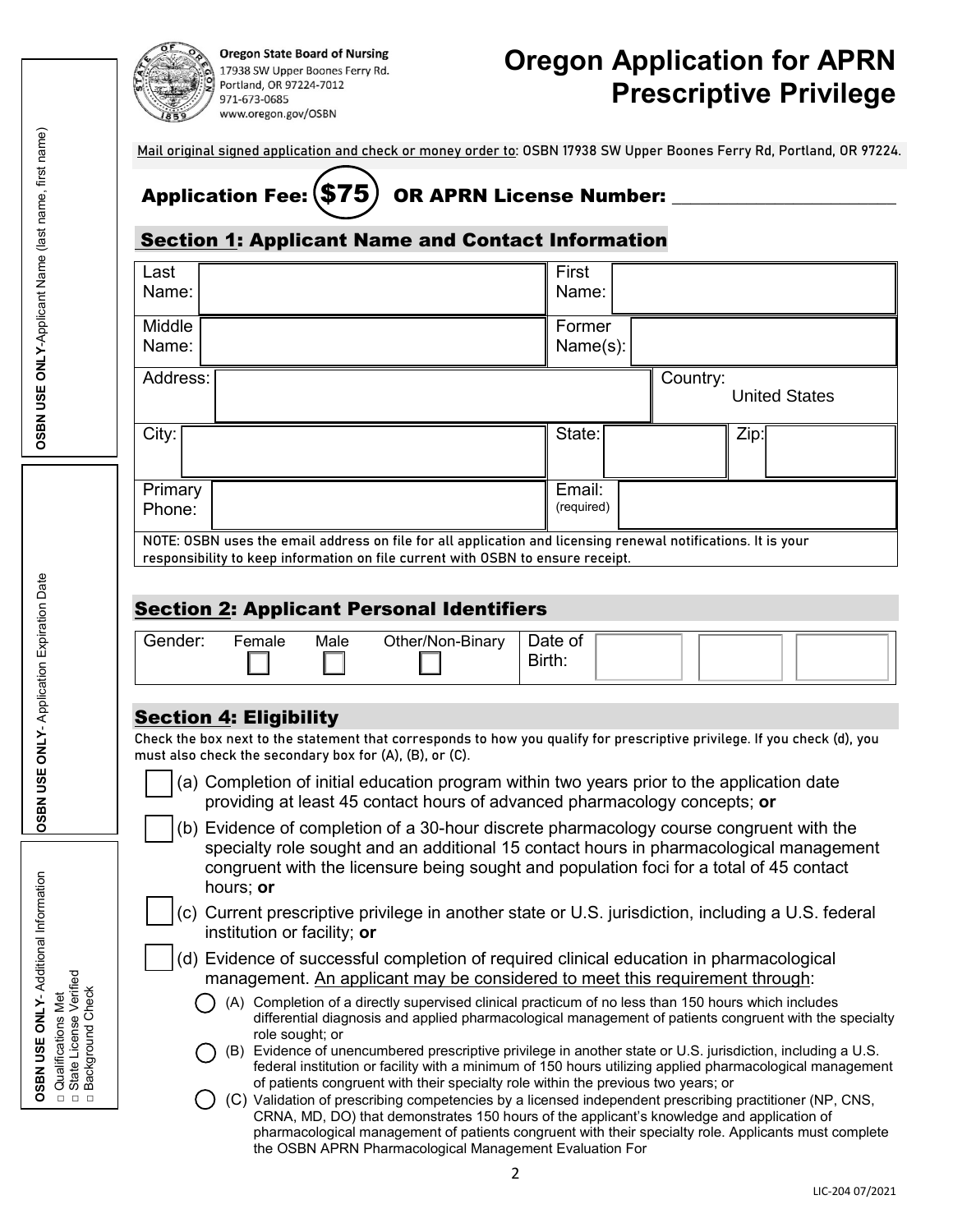# **Section 5: Background Information**

| Read each question carefully and select a NO or YES answer. Any false, misleading, or incomplete information is considered falsifying an<br>application and is grounds for denial of your application or discipline on your license/certification.                                                                                                 |                                                                                                                                        |  |  |  |  |  |
|----------------------------------------------------------------------------------------------------------------------------------------------------------------------------------------------------------------------------------------------------------------------------------------------------------------------------------------------------|----------------------------------------------------------------------------------------------------------------------------------------|--|--|--|--|--|
| <b>Question 1: Use of Alcohol or Drugs</b>                                                                                                                                                                                                                                                                                                         |                                                                                                                                        |  |  |  |  |  |
| For Question 1(a) & (b) & (c):<br>any available documentation of your sobriety (e.g. letters, program records, or certificates of completion), if applicable.                                                                                                                                                                                      | If you answer YES, describe your alcohol/drug use history and details of any treatment you have undergone with relevant dates. Provide |  |  |  |  |  |
| You may answer NO if you are currently enrolled in Oregon's Health Professionals Services Program (HPSP) as a Self-Referral. Self-<br>referral means that you have independently and voluntarily enrolled in HPSP, and are being monitored. If you have had a Board<br>investigation that resulted in your enrollment, you must answer YES.        |                                                                                                                                        |  |  |  |  |  |
| Question 1 (a):                                                                                                                                                                                                                                                                                                                                    |                                                                                                                                        |  |  |  |  |  |
| <b>YES</b><br>NΟ<br>a. In the last two years, have you used alcohol or any drugs in a way that could impair<br>your ability to practice nursing or perform nursing assistant duties with reasonable<br>skill and safety?                                                                                                                           |                                                                                                                                        |  |  |  |  |  |
| Question 1 (b):                                                                                                                                                                                                                                                                                                                                    | NΟ                                                                                                                                     |  |  |  |  |  |
| <b>YES</b><br>b. In the last two years, have you been diagnosed with or treated for a substance use<br>disorder? If yes, include your sobriety date in your explanation.                                                                                                                                                                           |                                                                                                                                        |  |  |  |  |  |
| Question 1 (c):                                                                                                                                                                                                                                                                                                                                    |                                                                                                                                        |  |  |  |  |  |
| <b>ES</b><br>c. In the last two years, have you used any illegal drugs or prescription drugs in a<br>manner other than prescribed?                                                                                                                                                                                                                 |                                                                                                                                        |  |  |  |  |  |
| Question 1 (d):                                                                                                                                                                                                                                                                                                                                    |                                                                                                                                        |  |  |  |  |  |
| <b>YES</b><br>NΟ<br>If you answer YES, provide a detailed explanation with relative dates, surrounding circumstances, and state or<br>jurisdiction where monitored. Include any supporting documentation with your application.                                                                                                                    |                                                                                                                                        |  |  |  |  |  |
| d. Are you currently in an impaired monitoring program in another U.S. state or<br>jurisdiction including an alternative-to-discipline program?                                                                                                                                                                                                    |                                                                                                                                        |  |  |  |  |  |
| <b>Question 2: Ability to Practice Nursing Safely</b>                                                                                                                                                                                                                                                                                              |                                                                                                                                        |  |  |  |  |  |
| If you answer YES, describe your condition, its effects, and how you manage the condition.                                                                                                                                                                                                                                                         |                                                                                                                                        |  |  |  |  |  |
| Question 2(a):                                                                                                                                                                                                                                                                                                                                     | <b>YES</b><br>NΟ                                                                                                                       |  |  |  |  |  |
| a. Do you currently have a physical condition that impacts your ability to practice<br>nursing, or perform nursing assistant duties with reasonable skill and safety? If you<br>are currently not practicing due to this condition i.e. medical leave, disability, etc.<br>you may answer "no".                                                    |                                                                                                                                        |  |  |  |  |  |
| Question 2(b):                                                                                                                                                                                                                                                                                                                                     |                                                                                                                                        |  |  |  |  |  |
| <b>YES</b><br><b>NO</b><br>b. Have you been diagnosed with a mental or emotional condition that is currently<br>impacting your ability to practice nursing or perform nursing assistant duties with<br>reasonable skill and safety? If your condition is currently stabilized through medical<br>intervention and/or therapy, you may answer "no". |                                                                                                                                        |  |  |  |  |  |
| <b>Question 3: Background</b>                                                                                                                                                                                                                                                                                                                      |                                                                                                                                        |  |  |  |  |  |
| If you answer YES, describe the incidents and the surrounding circumstances. Include relevant dates, the city and state where the<br>incidents occurred, and the outcome of any criminal charges. Provide copies of court documentation that identifies the charges and final<br>adjudication.                                                     |                                                                                                                                        |  |  |  |  |  |
| Have you ever pled guilty, been convicted of, pled No Contest for, or entered into an<br>Alford plea for a felony or misdemeanor?                                                                                                                                                                                                                  |                                                                                                                                        |  |  |  |  |  |
| <b>YES</b><br><b>NO</b><br>ATTENTION: You may answer NO for juvenile convictions that were expunged or "set aside", or adult<br>convictions that were "set aside". If you are currently enrolled in a diversion program for DUII you may answer<br>NO unless you pled guilty - then you must answer YES.                                           |                                                                                                                                        |  |  |  |  |  |
| <b>Applicant</b><br><b>Last Name:</b>                                                                                                                                                                                                                                                                                                              | First<br>Name:                                                                                                                         |  |  |  |  |  |
|                                                                                                                                                                                                                                                                                                                                                    |                                                                                                                                        |  |  |  |  |  |

*Continue Application on Next Page – Application for APRN Prescriptive Privilege*